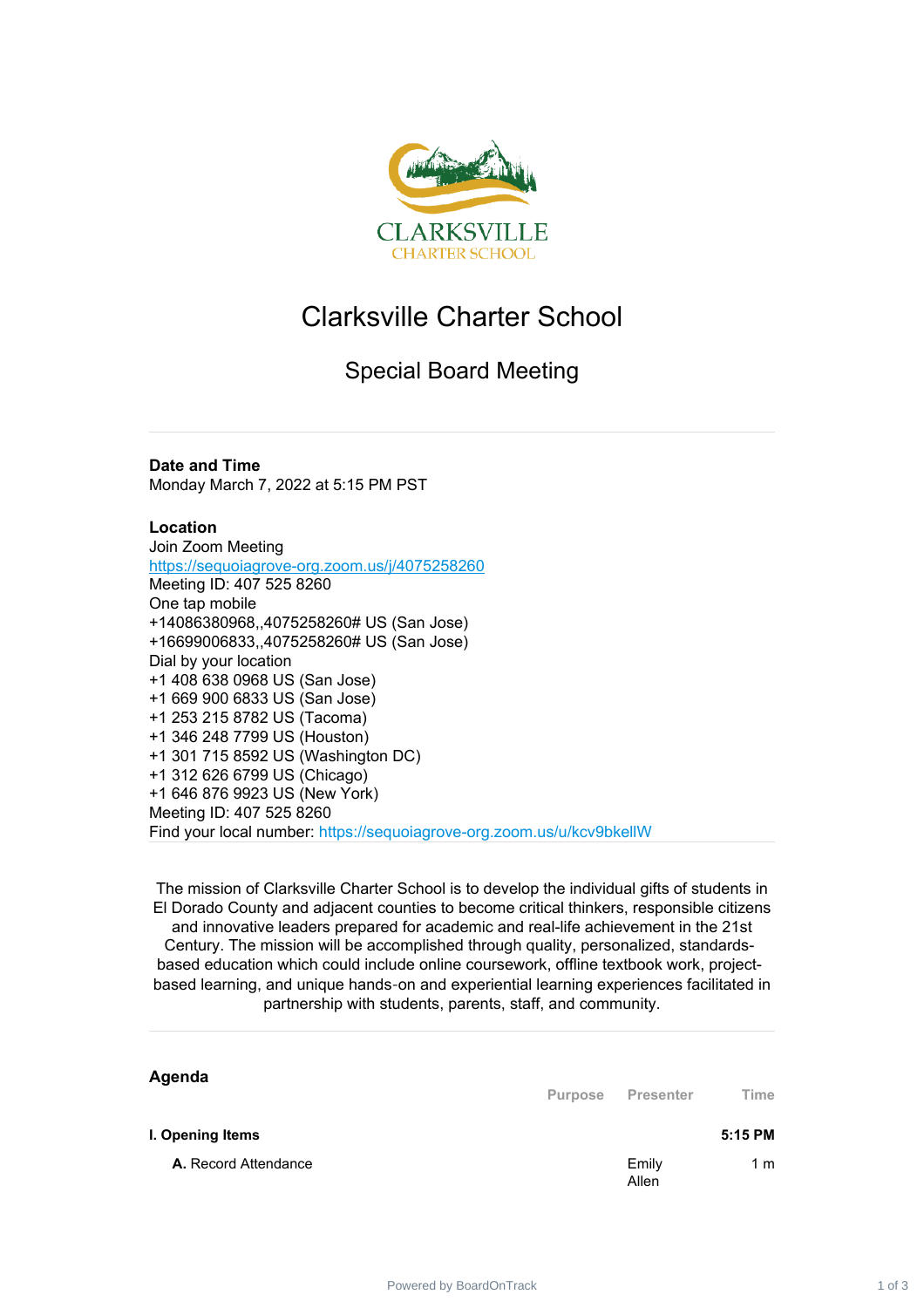| <b>B.</b> Continue to Meet Virtually per Report of Findings<br>Regarding AB361 | <b>Purpose</b><br>Vote | <b>Presenter</b><br>Emily<br>Allen | Time<br>5 m    |
|--------------------------------------------------------------------------------|------------------------|------------------------------------|----------------|
| <b>C.</b> Call the Meeting to Order                                            |                        | Emily<br>Allen                     | 1 m            |
| <b>D.</b> Approval of the Agenda                                               | Vote                   | Emily<br>Allen                     | 5 m            |
| <b>E.</b> Public Comments                                                      |                        | Emily<br>Allen                     | 3 <sub>m</sub> |

**II. Finances 5:30 PM**

| <b>A.</b> Second Interim Report | Vote | Jenell  | 2 m |
|---------------------------------|------|---------|-----|
|                                 |      | Sherman |     |

This was already reviewed and approved by the board in the January financial package.

| <b>B.</b> Auditor Engagement Letter | Vote | Jenell<br>Sherman | 5 m |
|-------------------------------------|------|-------------------|-----|
| <b>C.</b> Student Funding Charts    | Vote | Jenell<br>Sherman | 5 m |
| <b>D.</b> Growth Projections        | Vote | Jenell<br>Sherman | 5 m |

| III. Academic Excellence  |      |                   | 5:47 PM |
|---------------------------|------|-------------------|---------|
| <b>A.</b> Open Enrollment | Vote | Jenell<br>Sherman | 5 m     |

| IV. Closing Items                                                      |                |                | 5:52 PM        |
|------------------------------------------------------------------------|----------------|----------------|----------------|
| <b>A.</b> Board of Director's Comments & Requests                      | <b>Discuss</b> |                | 2 <sub>m</sub> |
| <b>B.</b> Announcement of Next Regular Scheduled Board<br>Meetina      | FYI            | Emily<br>Allen | 1 m            |
| The Next Regular Scheduled Board Meeting is March 16, 2022 at 6:30 PM. |                |                |                |
| <b>C.</b> Adjourn Meeting                                              | Vote           | Emily<br>Allen | 1 m            |

Public Comment Rules: Members of the public may address the Board on agenda or non-agenda items through the teleconference platform, Zoom. Zoom does not require the members of the public to have an account or login. Please either utilize the chat option to communicate to the administrative team of your desire to address the Board or simply communicate orally your desire to address the Board when the Board asks for public comments. Speakers may be called in the order requests are received. Comments are limited to 2 minutes each, with no more than 15 minutes per single topic. If a member of the public utilizes a translator to address the Board, those individuals are allotted 4 minutes each. If the Board utilizes simultaneous translation equipment in a manner that allows the Board to hear the translated public testimony simultaneously, those individuals are allotted 2 minutes each. By law, the Board is allowed to take action only on items on the agenda. The Board may, at its discretion, refer a matter to school staff or calendar the issue for future discussion.

Note: The Governing Board encourages those with disabilities to participate fully in the public meeting process. If you need a disability-related modification or accommodation,